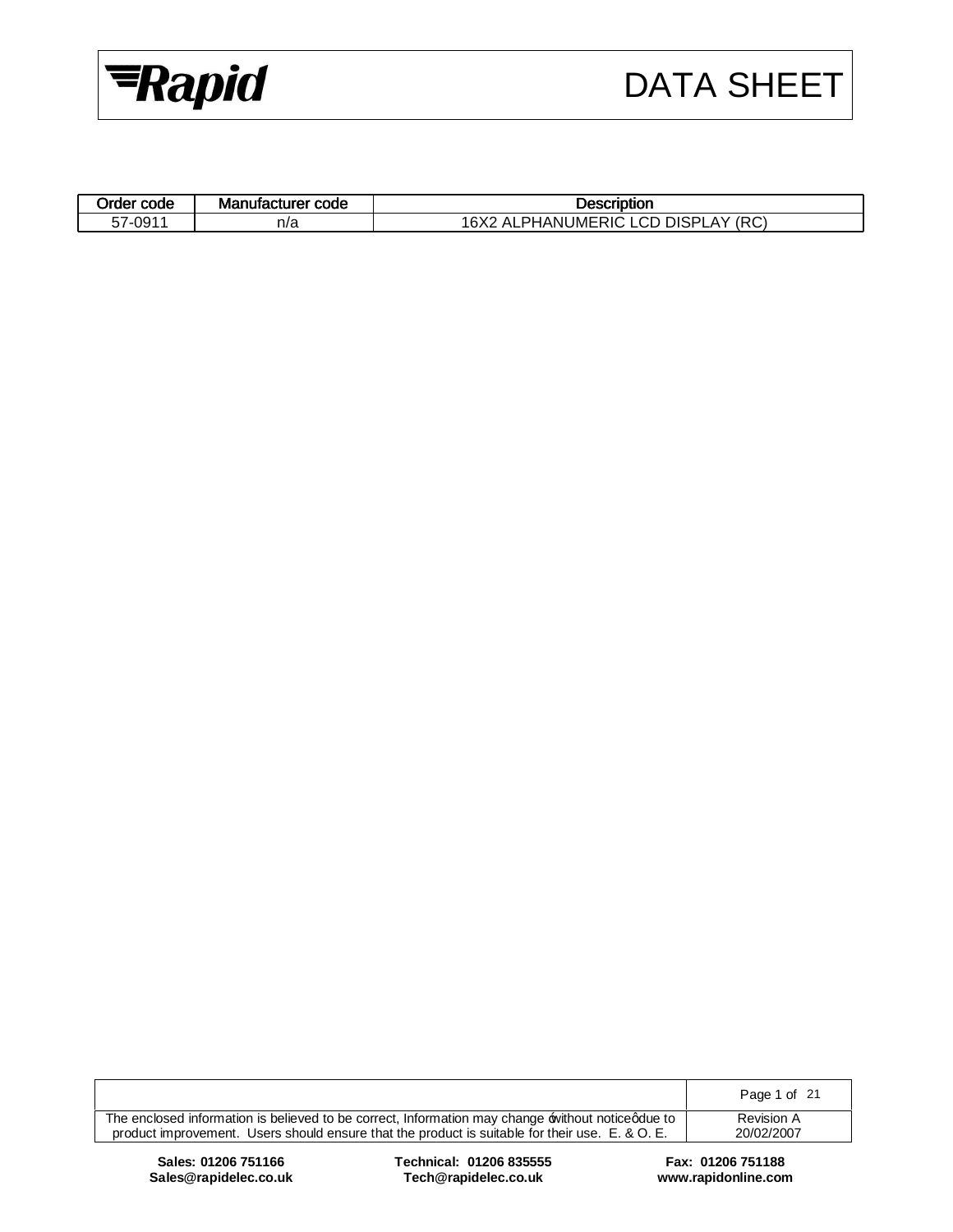

|                    |                                                                                                |  | <b>SPECIFICATIONS</b>       |                                                                                                           |  |
|--------------------|------------------------------------------------------------------------------------------------|--|-----------------------------|-----------------------------------------------------------------------------------------------------------|--|
| <b>CUSTOMER</b>    |                                                                                                |  | <b>OKAYA</b>                |                                                                                                           |  |
| <b>SAMPLE CODE</b> | (Ver.)                                                                                         |  |                             |                                                                                                           |  |
|                    | PC1602ARS-FWA-A-Q (Ver.A)<br><b>MASS PRODUCTION CODE</b><br>(Ver.)                             |  |                             |                                                                                                           |  |
| DRAWING NO.        | (Ver.)                                                                                         |  | PC-95003                    |                                                                                                           |  |
|                    |                                                                                                |  |                             |                                                                                                           |  |
|                    |                                                                                                |  | <b>Customer Approved</b>    |                                                                                                           |  |
|                    |                                                                                                |  |                             |                                                                                                           |  |
|                    |                                                                                                |  |                             |                                                                                                           |  |
|                    |                                                                                                |  | Date:                       |                                                                                                           |  |
|                    | <b>Approved</b>                                                                                |  | <b>QC Confirmed</b>         | <b>Designer</b>                                                                                           |  |
|                    |                                                                                                |  |                             |                                                                                                           |  |
|                    |                                                                                                |  |                             |                                                                                                           |  |
|                    |                                                                                                |  |                             |                                                                                                           |  |
|                    |                                                                                                |  |                             |                                                                                                           |  |
|                    | Approval For Specifications Only.<br>* This specification is subject to change without notice. |  |                             |                                                                                                           |  |
|                    |                                                                                                |  |                             | Please contact Powertip or it's representative before designing your product based on this specification. |  |
|                    | Approval For Specifications and Sample.                                                        |  |                             |                                                                                                           |  |
|                    |                                                                                                |  | <b>POWERTIP TECH. CORP.</b> |                                                                                                           |  |
| Headquarters:      | No.8, 6 <sup>th</sup> Road, Taichung Industrial Park,                                          |  | TEL: 886-4-2355-8168        | E-mail: sales@powertip.com.tw                                                                             |  |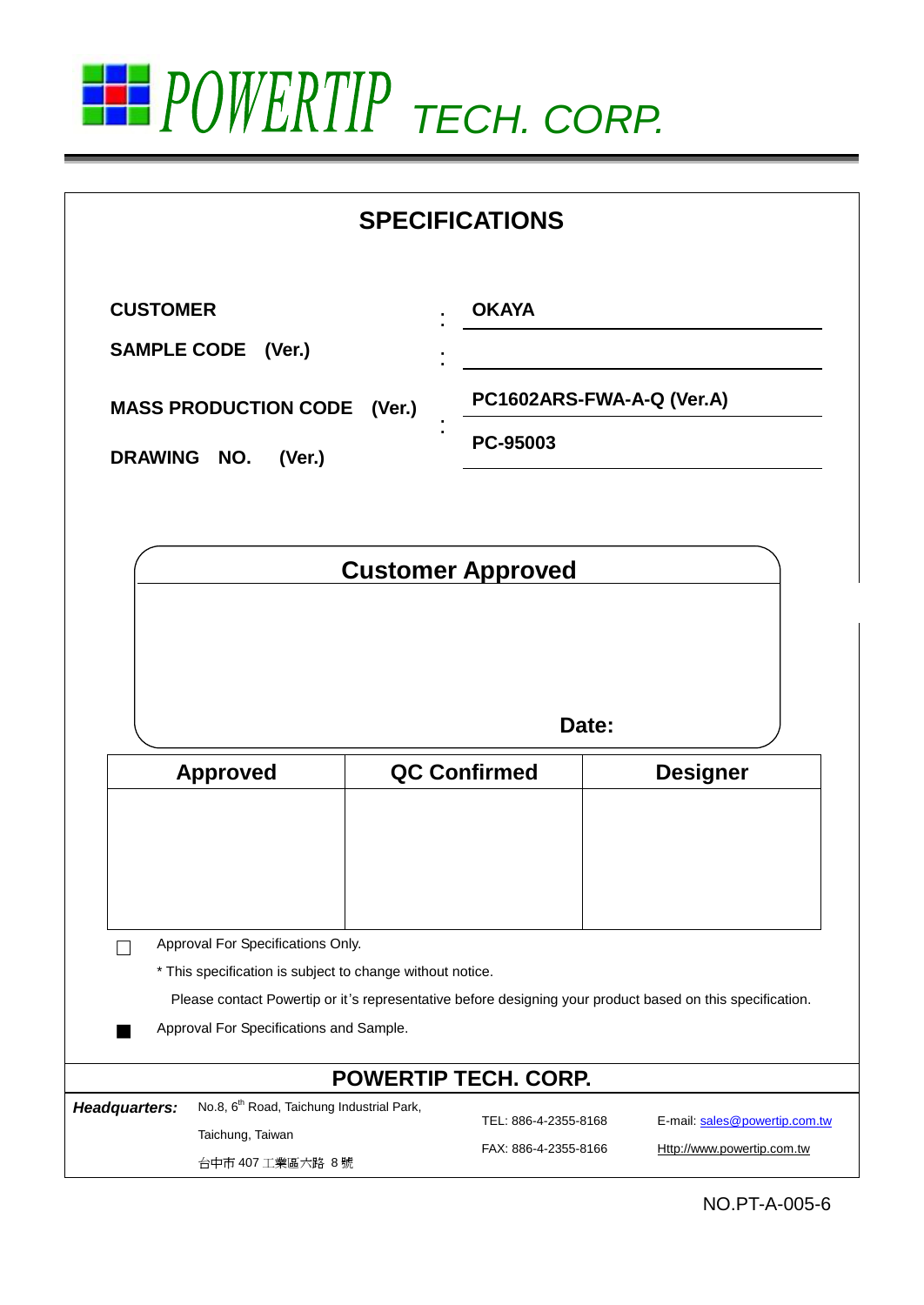

### **RECORDS OF REVISION**

| Date      | Rev.             | Description             | Note | Page |
|-----------|------------------|-------------------------|------|------|
| 200512/10 | $\boldsymbol{0}$ | <b>Revised Contents</b> |      |      |
|           |                  |                         |      |      |
|           |                  |                         |      |      |
|           |                  |                         |      |      |
|           |                  |                         |      |      |
|           |                  |                         |      |      |
|           |                  |                         |      |      |
|           |                  |                         |      |      |
|           |                  |                         |      |      |
|           |                  |                         |      |      |

Total:20 Page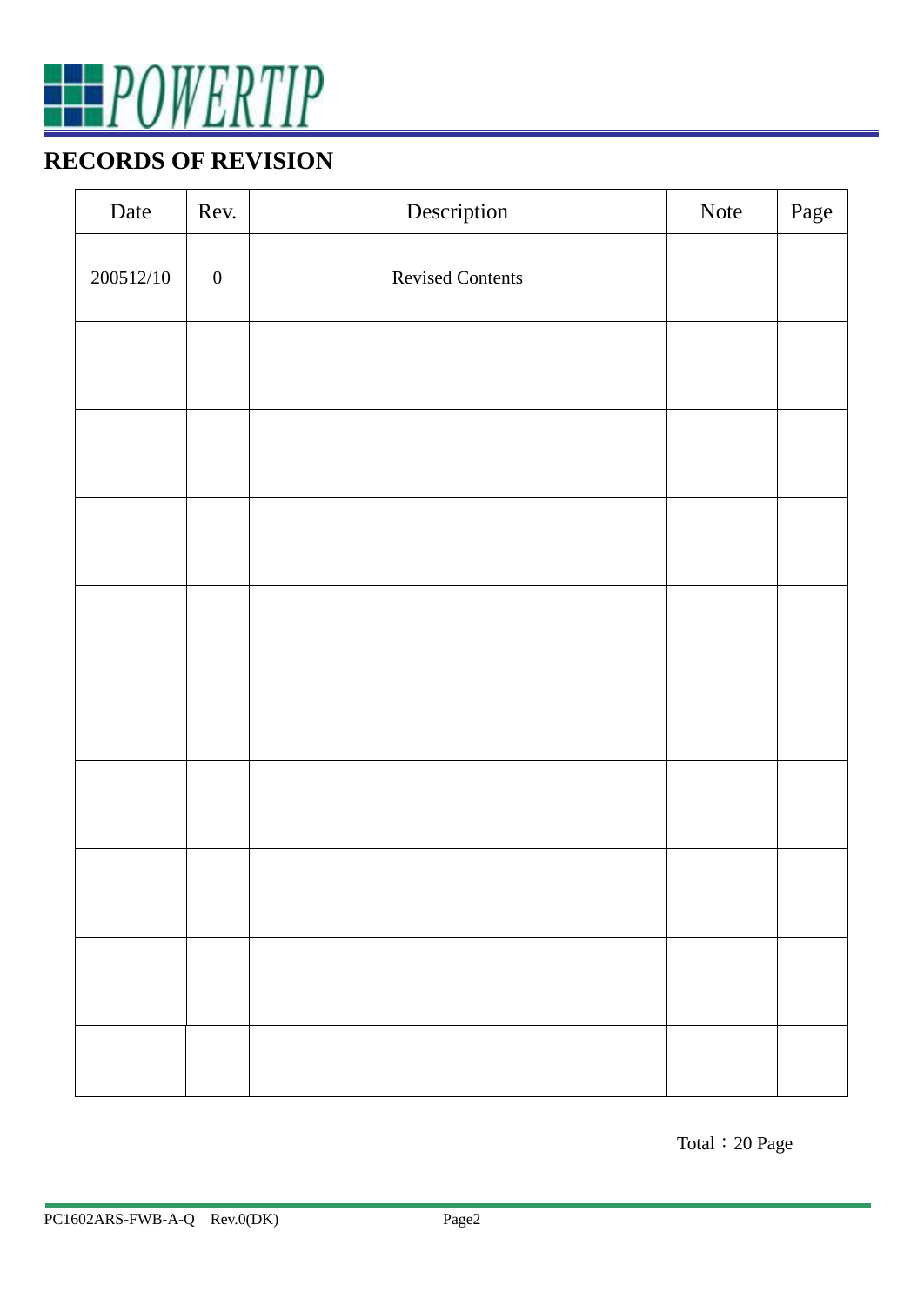

#### **Contents**

#### **1. SPECIFICATIONS**

- **1.1 Features**
- **1.2 Mechanical Specifications**
- **1.3 Absolute Maximum Ratings**
- **1.4 DC Electrical Characteristics**
- **1.5 Optical Characteristics**
- **2. MODULE STRUCTURE** 
	- **2.1 Counter Drawing**
	- **2.2 Interface Pin Description**
	- **2.3 Timing Characteristics**
	- **2.4 Display Command**
	- **2.5 Character Pattern**

### **3. QUALITY ASSURANCE SYSTEM**

- **3.1 Quality Assurance Flow Chart**
- **3.2 Inspection Specification**
- **4. RELIABILITY TEST**
	- **4.1 Reliability Test Condition**

### **5. PRECAUTION RELATING PRODUCT HANDLING**

- **5.1 Safety**
- **5.2 Handling**
- **5.3 Storage**
- **5.4 Terms of Warranty**

## **6. THIS PRODUCT CONFORMS THE ROHS OF PTC.**

**Note**:**For detailed information please refer to IC data sheet**:**ST7066U,KS0065B**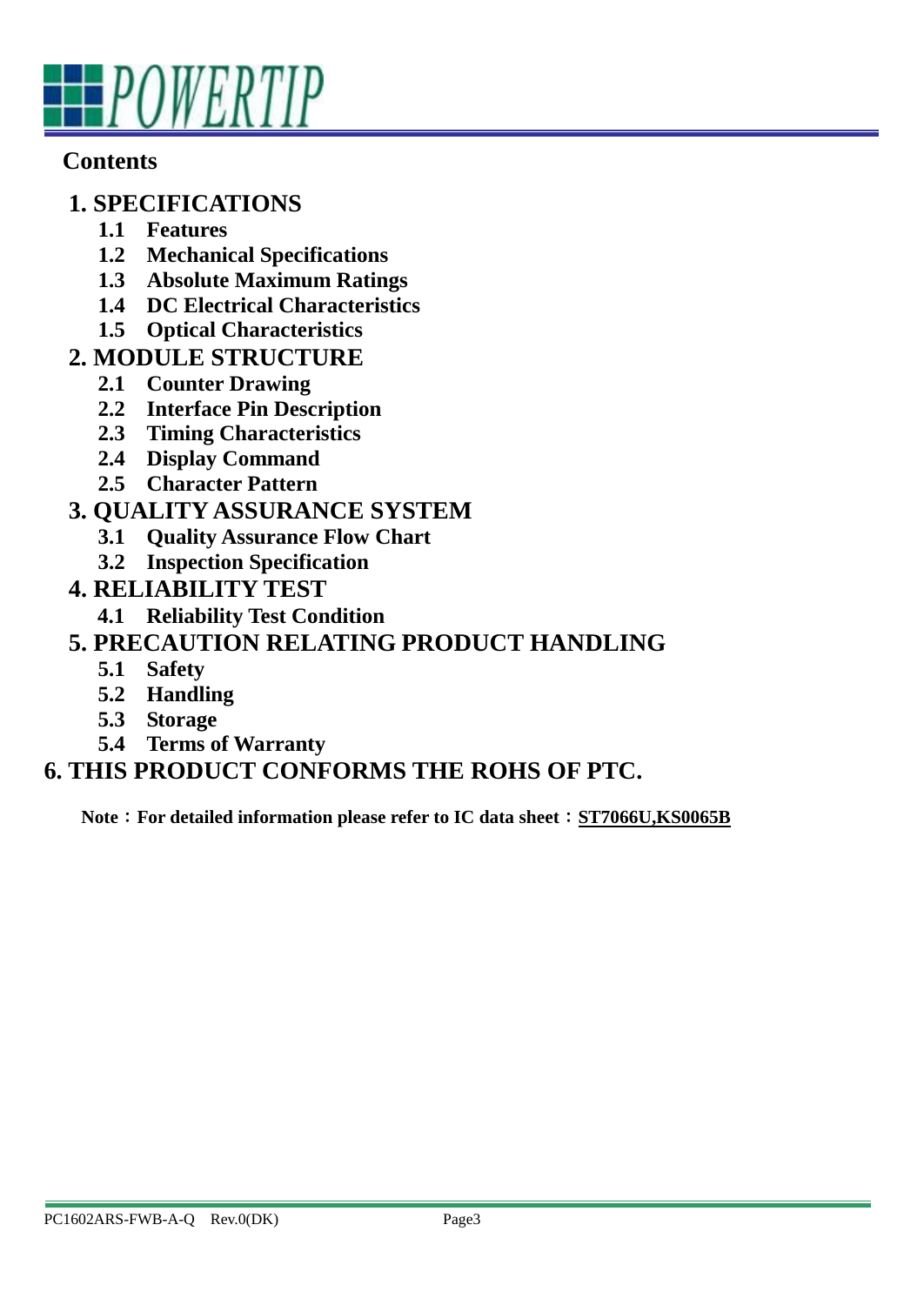# **FPOWERTIP**

# **1. SPECIFICATIONS**

#### **1.1 Features**

| Item                     | <b>Standard Value</b>                         |  |  |
|--------------------------|-----------------------------------------------|--|--|
| Display Type             | 16*2 Characters                               |  |  |
| LCD Type                 | STN, Gray, Positive, Reflective, Normal Temp. |  |  |
| <b>Driver Condition</b>  | LCD Module: 1/16 Duty, 1/5 Bias               |  |  |
| <b>Viewing Direction</b> | 6 O'clock                                     |  |  |
| Backlight                |                                               |  |  |
| Weight                   | 30 g                                          |  |  |
| Interface                |                                               |  |  |
| Other                    |                                               |  |  |

#### **1.2 Mechanical Specifications**

| Item                     | <b>Standard Value</b>        | Unit |
|--------------------------|------------------------------|------|
| <b>Outline Dimension</b> | $84.0(L)$ * 44.0(w) * 9.4(H) |      |
| Viewing Area             | $61.0(L)$ * 15.8(w)          | mm   |
| Active Area              | $56.21(L)$ * 11.5(w)         | mm   |
| Dot Size                 | $0.56(L)$ * 0.66(w)          | mm   |
| Dot Pitch                | $0.60$ (L) $*$ 0.70(w)       | mm   |

Note: For detailed information please refer to LCM drawing

#### **1.3 Absolute Maximum Ratings**

| Item                             | Symbol       | Condition    | Min.       | Max.          | Unit                 |
|----------------------------------|--------------|--------------|------------|---------------|----------------------|
| <b>Power Supply Voltage</b>      | $\rm V_{DD}$ |              | $-0.3$     | 7.0           | V                    |
| <b>LCD Driver Supply Voltage</b> | $V_{LCD}$    |              | $VDD-15.0$ | $V_{DD}$ +0.3 | V                    |
| Input Voltage                    | $\rm V_{IN}$ |              | $-0.3$     | $V_{DD}$ +0.3 | $\mathbf{V}$         |
| <b>Operating Temperature</b>     | $T_{OP}$     |              | 0          | 50            | $\mathrm{C}^{\circ}$ |
| <b>Storage Temperature</b>       | $T_{ST}$     |              | $-20$      | 70            | $^{\circ}C$          |
| <b>Storage Humidity</b>          | $H_D$        | Ta $<$ 40 °C |            | 90            | %RH                  |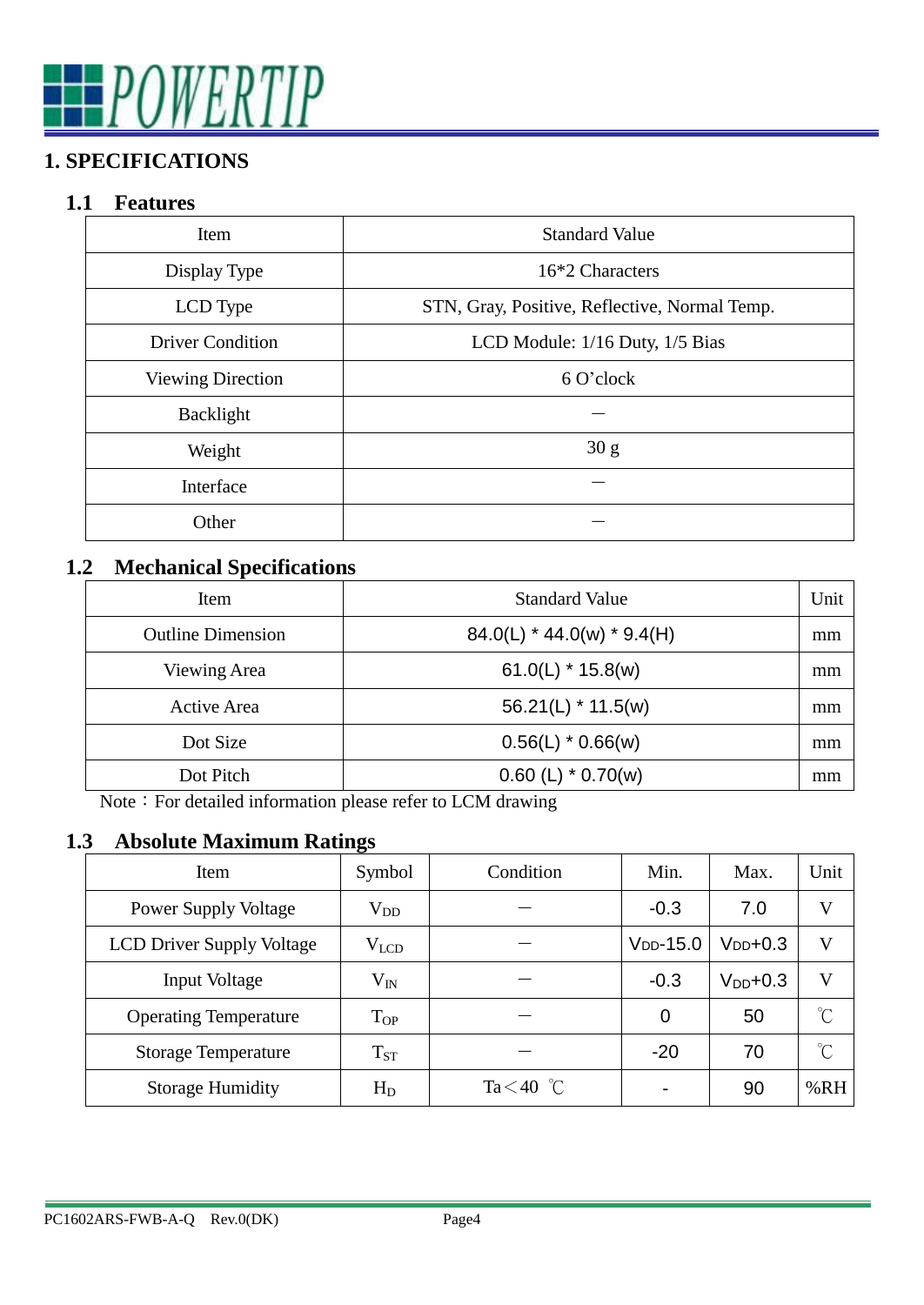

#### **1.4 DC Electrical Characteristics**

| $V_{DD} = 5.0 V \pm 10\%$ , $V_{SS} = 0V$ , $Ta = 25°C$ |              |                  |             |      |                       |      |
|---------------------------------------------------------|--------------|------------------|-------------|------|-----------------------|------|
| Item                                                    | Symbol       | Condition        | Min.        | Typ. | Max.                  | Unit |
| Logic Supply Voltage                                    | $V_{DD}$     |                  | 4.5         | 5.0  | 5.5                   | V    |
| "H" Input Voltage                                       | $\rm V_{IH}$ |                  | $0.7$ $VDD$ |      | <b>V<sub>DD</sub></b> | V    |
| "L" Input Voltage                                       | $V_{IL}$     |                  | $-0.3$      |      | 0.6                   | V    |
| "H" Output Voltage                                      | $V_{OH}$     | $IOH = 0.1mA$    | 3.9         |      | <b>V<sub>DD</sub></b> | V    |
| "L" Output Voltage                                      | $V_{OL}$     | $IoL = 0.1mA$    |             |      | 0.4                   | V    |
| <b>Supply Current</b>                                   | $I_{DD}$     | $V_{DD} = 5.0 V$ |             | 1.2  | 3.0                   | mA   |
|                                                         |              | $0^{\circ}$ C    |             |      |                       |      |
| <b>LCM</b> Driver Voltage                               | $V_{OP}$     | $25^{\circ}C$ *1 | 4.3         | 4.5  | 4.7                   | V    |
|                                                         |              | $50^{\circ}$ C   |             |      |                       |      |

Note: \*1. THE  $\rm V_{OP}$  TEST POINT IS  $\rm V_{DD}$  -  $\rm V_{O}$ 

#### **1.5 Optical Characteristics**

LCD Panel: 1/16 Duty, 1/5 Bias,  $V_{LCD} = 4.7 V$ , Ta = 25°C

| Item                  | Symbol   | Conditions                                    | Min.         | Typ.             | Max.             | Reference     |
|-----------------------|----------|-----------------------------------------------|--------------|------------------|------------------|---------------|
| View Angle            | $\theta$ | $C>2.0, \emptyset = 0^{\circ}$                | $40^{\circ}$ |                  |                  | Notes $1 & 2$ |
| <b>Contrast Ratio</b> | C        | $\theta = 5^{\circ}, \emptyset = 0^{\circ}$   | 2            | 3                |                  | Note 3        |
| Response Time(rise)   | tr       | $\theta = 5^{\circ}, \emptyset = 0^{\circ}$   |              | $120 \text{ ms}$ | $180 \text{ ms}$ | Note 4        |
| Response Time(fall)   | tf       | $\theta = 5^{\circ}, \varnothing = 0^{\circ}$ |              | $300 \text{ ms}$ | 450ms            | Note 4        |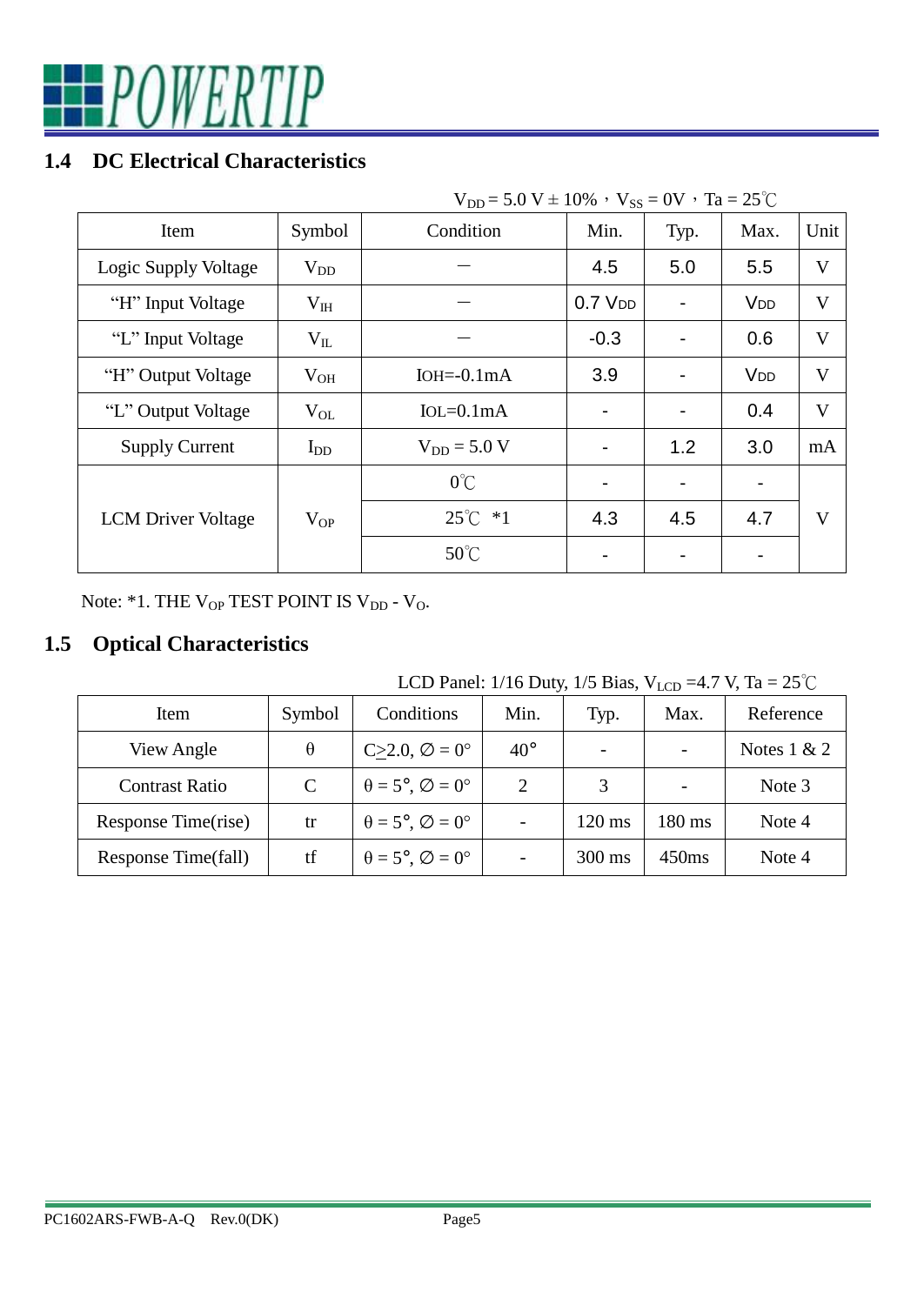

Light (when reflected)  $z (\theta=0^{\circ})$ 



Light (when transmitted )  $Y(\emptyset = 0^{\circ})$  $(\theta=90^\circ)$ 

Note 1: Definition of angles  $\theta$  and  $\varnothing$  Note 2: Definition of viewing angles  $\theta$ 1 and  $\theta$ 2



Note 3: Definition of contrast C Note 4: Definition of response time

Brightness (reflection) of unselected dot (B2)

 $C =$   $\overline{C}$  =  $\overline{C}$  =  $\overline{C}$  =  $\overline{C}$  =  $\overline{C}$  =  $\overline{C}$  =  $\overline{C}$  =  $\overline{C}$  =  $\overline{C}$  =  $\overline{C}$  =  $\overline{C}$  =  $\overline{C}$  =  $\overline{C}$  =  $\overline{C}$  =  $\overline{C}$  =  $\overline{C}$  =  $\overline{C}$  =  $\overline{C}$  =  $\overline{C}$  =  $\overline{C}$ Brightness (reflection) of selected dot (B1)







**V**<sub>LCD</sub>: Operating voltage f<sub>FRM</sub>: Frame frequency  $t_r$  $t_r$ : Response time (rise) : Response time (fall)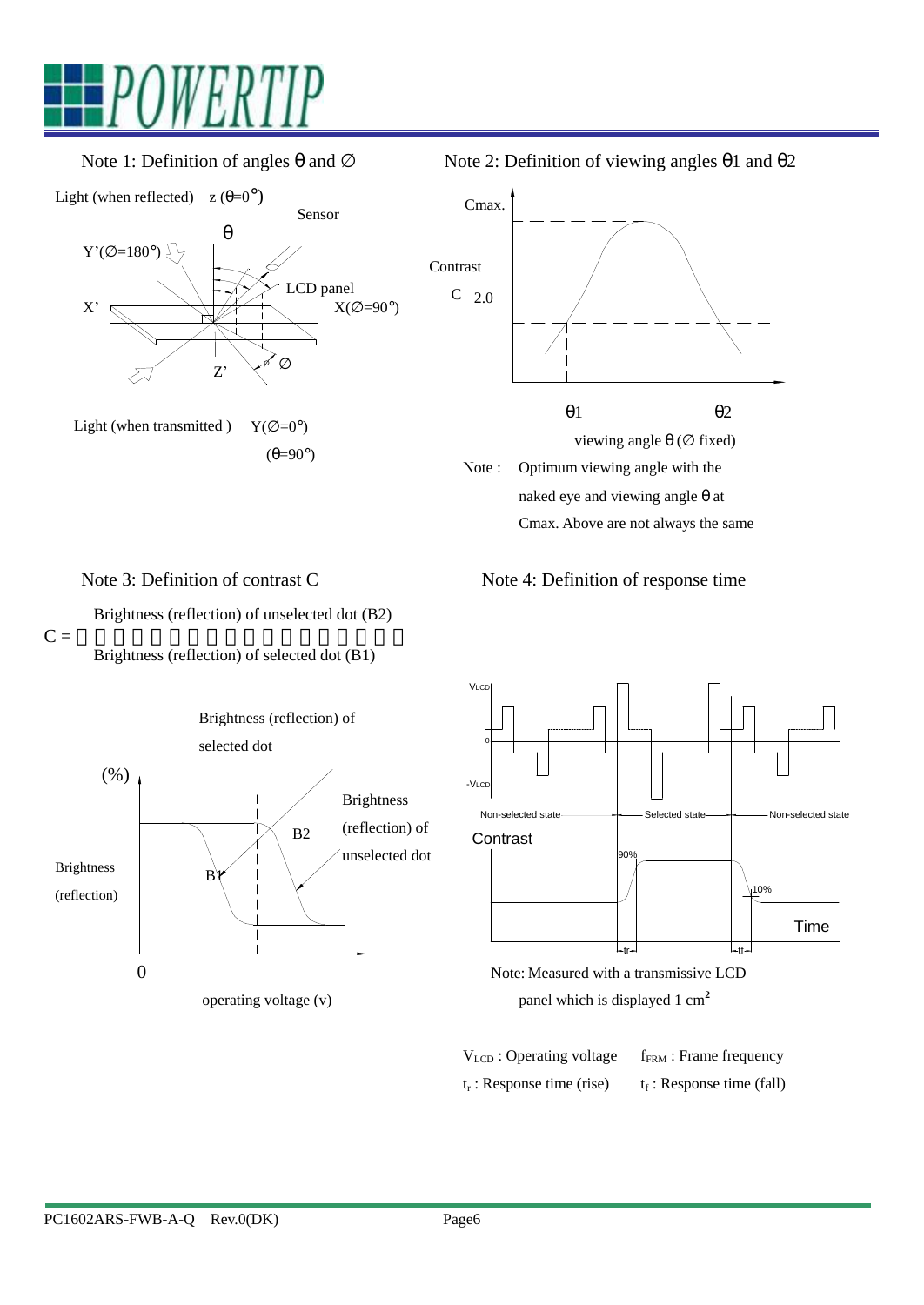

# **2. MODULE STRUCTURE**

#### **2.1 Counter Drawing**

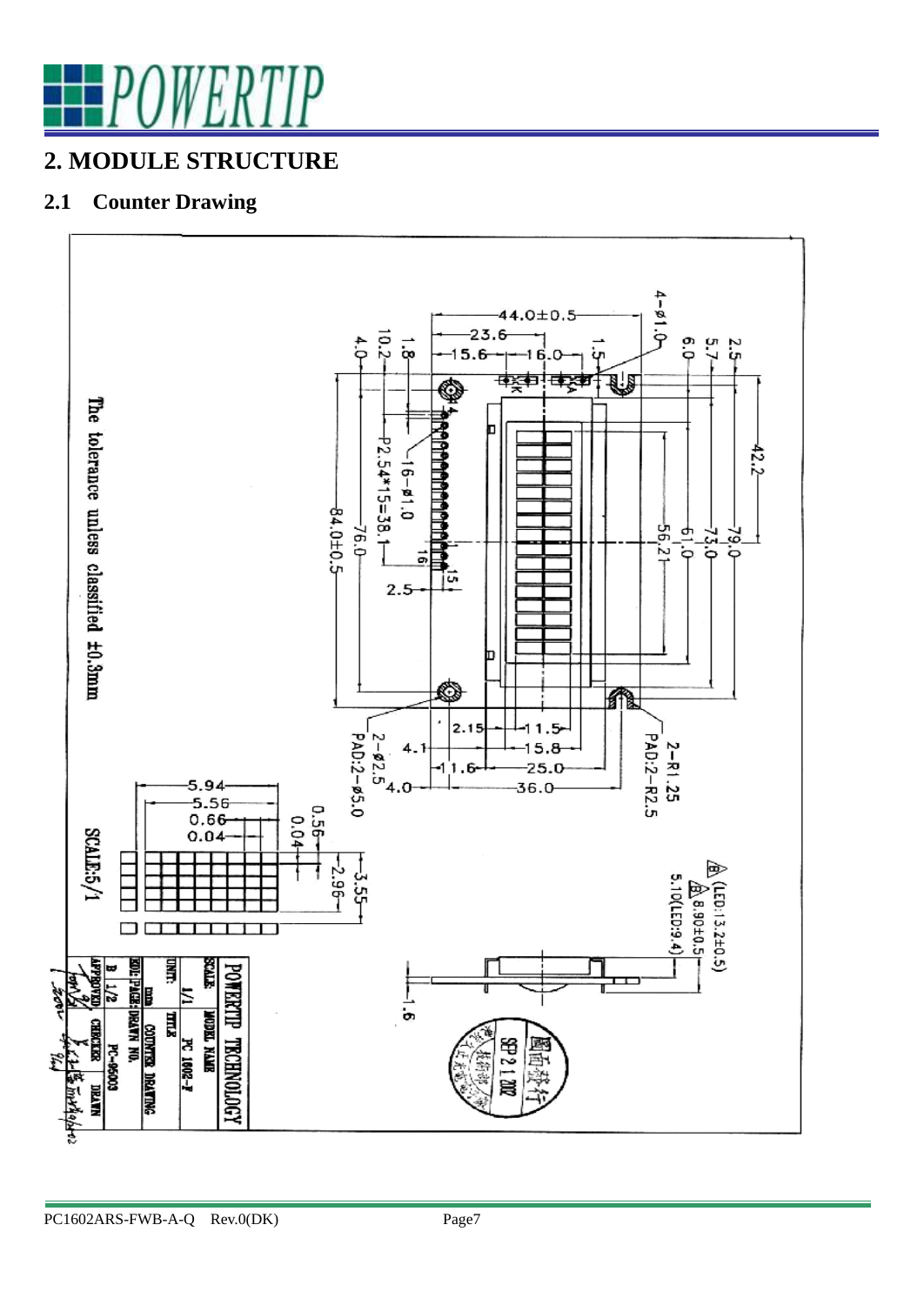

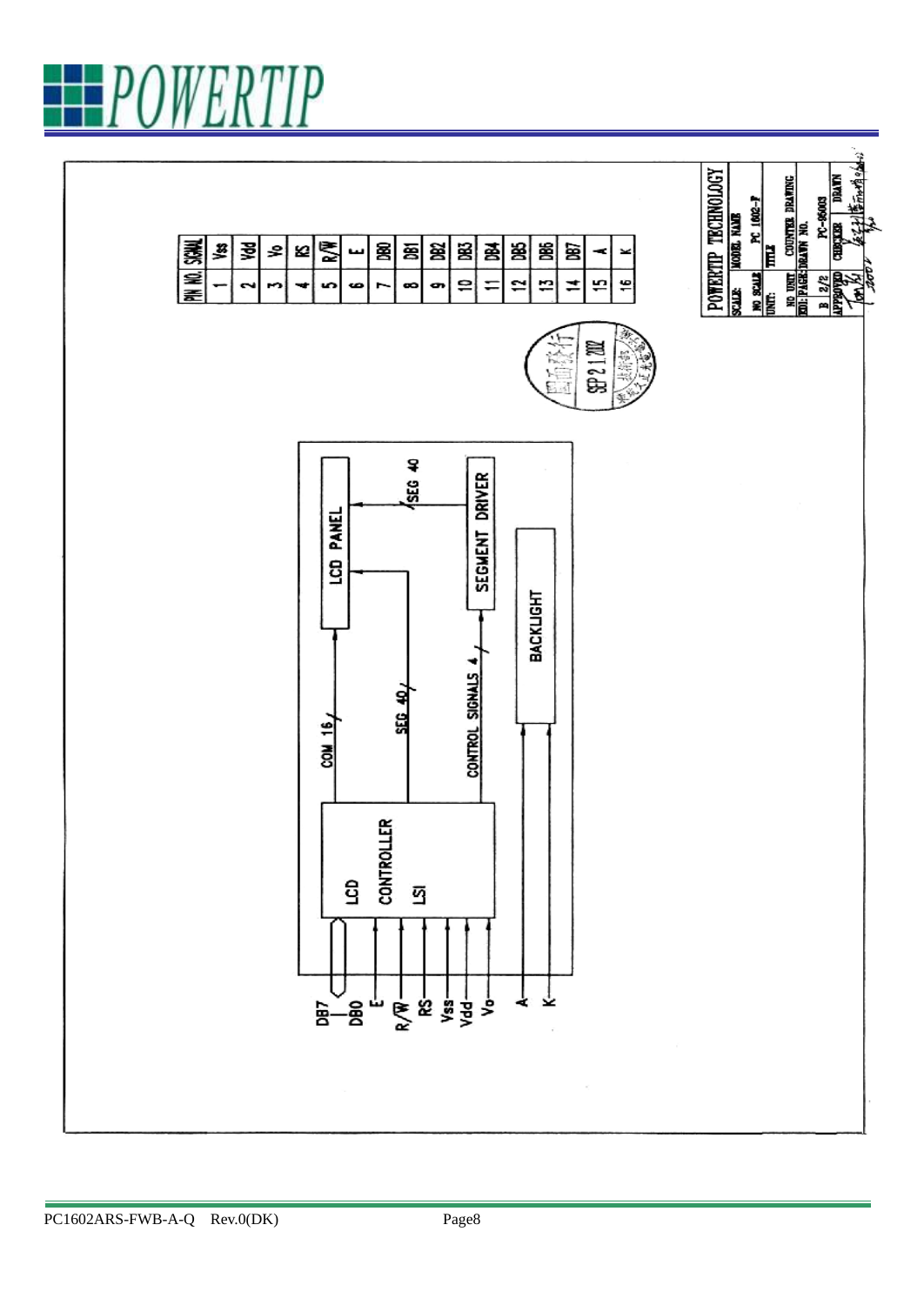

# **2.2 Interface Pin Description**

| Pin No.        | Symbol         | <b>Signal Description</b>                                     |
|----------------|----------------|---------------------------------------------------------------|
| 1              | $V_{SS}$       | Power Supply (Vss=0)                                          |
| $\overline{2}$ | $V_{DD}$       | Power Supply (V <sub>DD</sub> >V <sub>SS</sub> )              |
| 3              | $V_{O}$        | Operating voltage for LCD                                     |
|                |                | <b>Register Selection input</b>                               |
| $\overline{4}$ | <b>RS</b>      | $High = Data register$                                        |
|                |                | $Low = Instruction register (for write)$                      |
|                |                | Busy flag address counter (for read)                          |
|                |                | Read/Write signal input is used to select the read/write      |
| 5              | R/W            | mode                                                          |
|                |                | $High = Read mode, Low = Write mode$                          |
| 6              | E              | Start enable signal to read or write the data                 |
|                |                | Four low order bi-directional three-state data bus lines. Use |
| $7 - 10$       | $DB0 \sim DB3$ | for data transfer between the MPU and the LCD module.         |
|                |                | These four are not used during 4-bit operation.               |
|                |                | Four high order bi-directional three-state data bus lines.    |
|                |                | Used for data transfer between the MPU and the LCD            |
| $11 - 14$      | DB4~DB7        | module.                                                       |
|                |                | DB7 can be used as a busy flag.                               |
|                |                |                                                               |
| 15             | A              | NC                                                            |
| 16             | K              | N <sub>C</sub>                                                |

Contrast Adjust

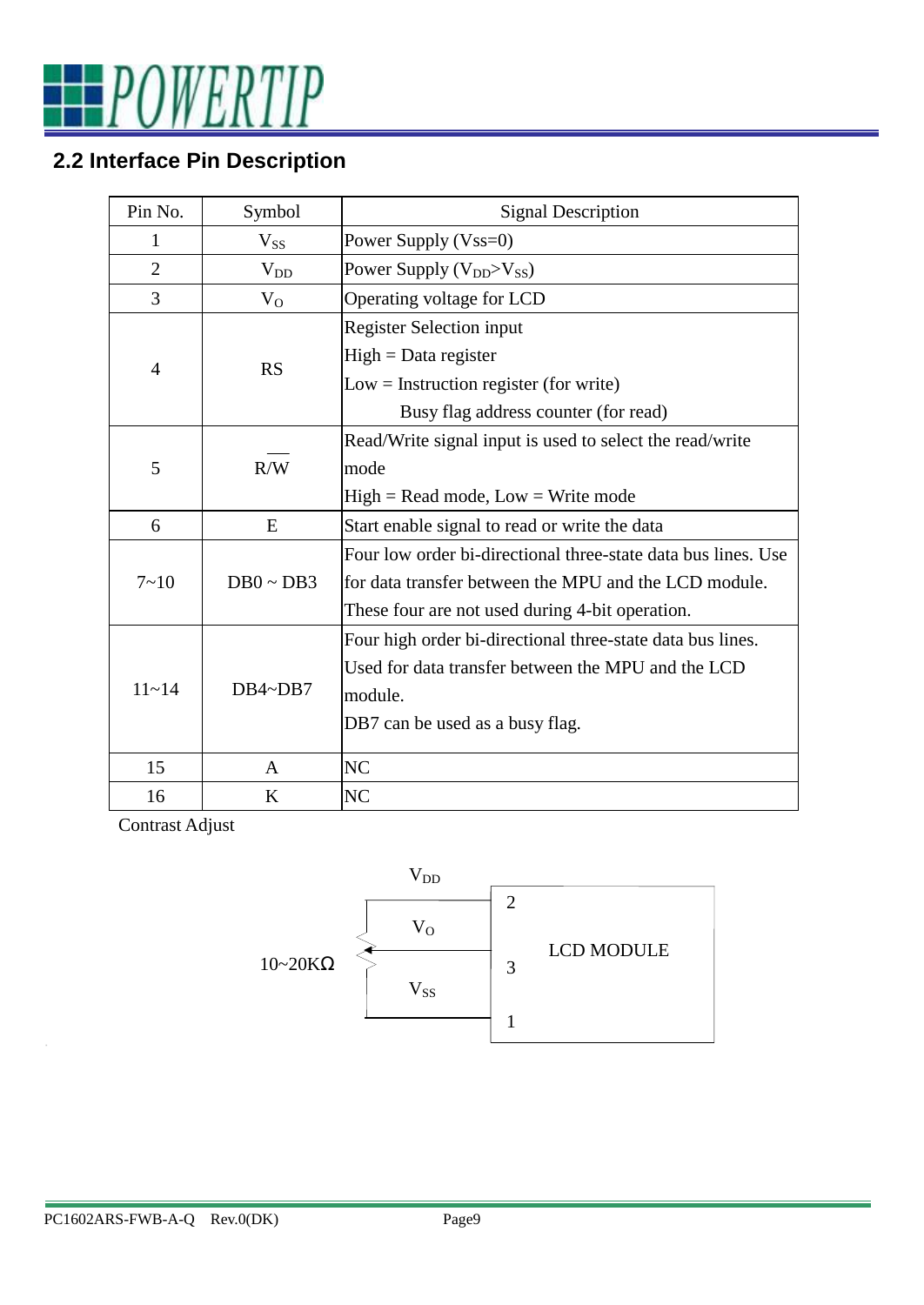

#### **2.3 Timing Characteristics**

• Writing data from MPU to ST7066U



●Reading data from ST7066U to MPU

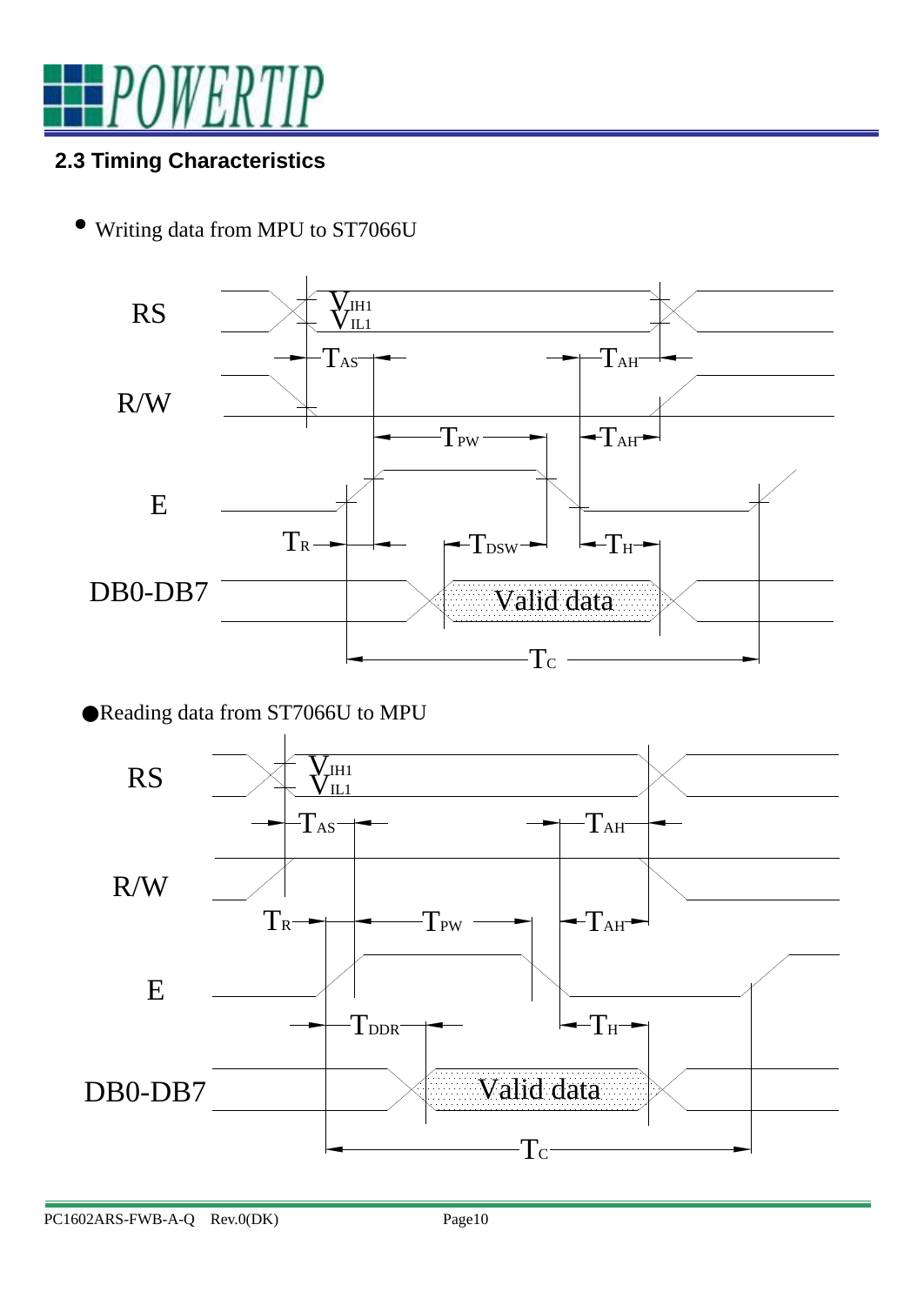

#### • Write Mode (Writing data from MPU to ST7066U)

|                 |                           |                       |                          |      | $(VDD=+5V+10\%, Ta=25\degree C)$ |      |
|-----------------|---------------------------|-----------------------|--------------------------|------|----------------------------------|------|
| Symbol          | Characteristics           | <b>Test Condition</b> | Min.                     | Typ. | Max.                             | Unit |
| $T_{C}$         | Enable Cycle Time         | Pin E                 | 1200                     |      |                                  | ns   |
| T <sub>PW</sub> | Enable Pulse Width        | Pin E                 | 140                      |      |                                  | ns   |
| $T_R$ , $T_F$   | Enable Rise / Fall Time   | Pin E                 | $\overline{\phantom{0}}$ |      | 25                               | ns   |
| $T_{AS}$        | <b>Address Setup Time</b> | Pins: RS, RW, E       | $\overline{0}$           |      |                                  | ns   |
| $T_{AH}$        | <b>Address Hold Time</b>  | Pins: RS, RW, E       | 10                       |      |                                  | ns   |
| $T_{DSW}$       | Data Setup Time           | Pins:DB0~DB7          | 40                       |      |                                  | ns   |
| $T_{\rm H}$     | Data Hold Time            | Pins:DB0~DB7          | 10                       |      |                                  | ns   |

#### • Read Mode (Reading data from ST7066U to MPU)

 $(VDD=+5V+10\%, Ta=25°C)$ 

| Symbol                  | Characteristics           | <b>Test Condition</b> | Min.     | Typ. | Max. | Unit |
|-------------------------|---------------------------|-----------------------|----------|------|------|------|
| $T_{\rm C}$             | Enable Cycle Time         | Pin E                 | 1200     |      |      | ns   |
| $T_{PW}$                | <b>Enable Pulse Width</b> | Pin E                 | 140      |      |      | ns   |
| $T_R$ , $T_F$           | Enable Rise / Fall Time   | Pin E                 |          |      | 25   | ns   |
| $T_{AS}$                | <b>Address Setup Time</b> | Pins: RS, RW, E       | $\Omega$ |      |      | ns   |
| $T_{AH}$                | <b>Address Hold Time</b>  | Pins: RS, RW, E       | 10       |      |      | ns   |
| <b>T</b> <sub>DDR</sub> | Data Setup Time           | Pins:DB0~DB7          |          |      | 100  | ns   |
| $\rm T_H$               | Data Hold Time            | Pins:DB0~DB7          | 10       |      |      | ns   |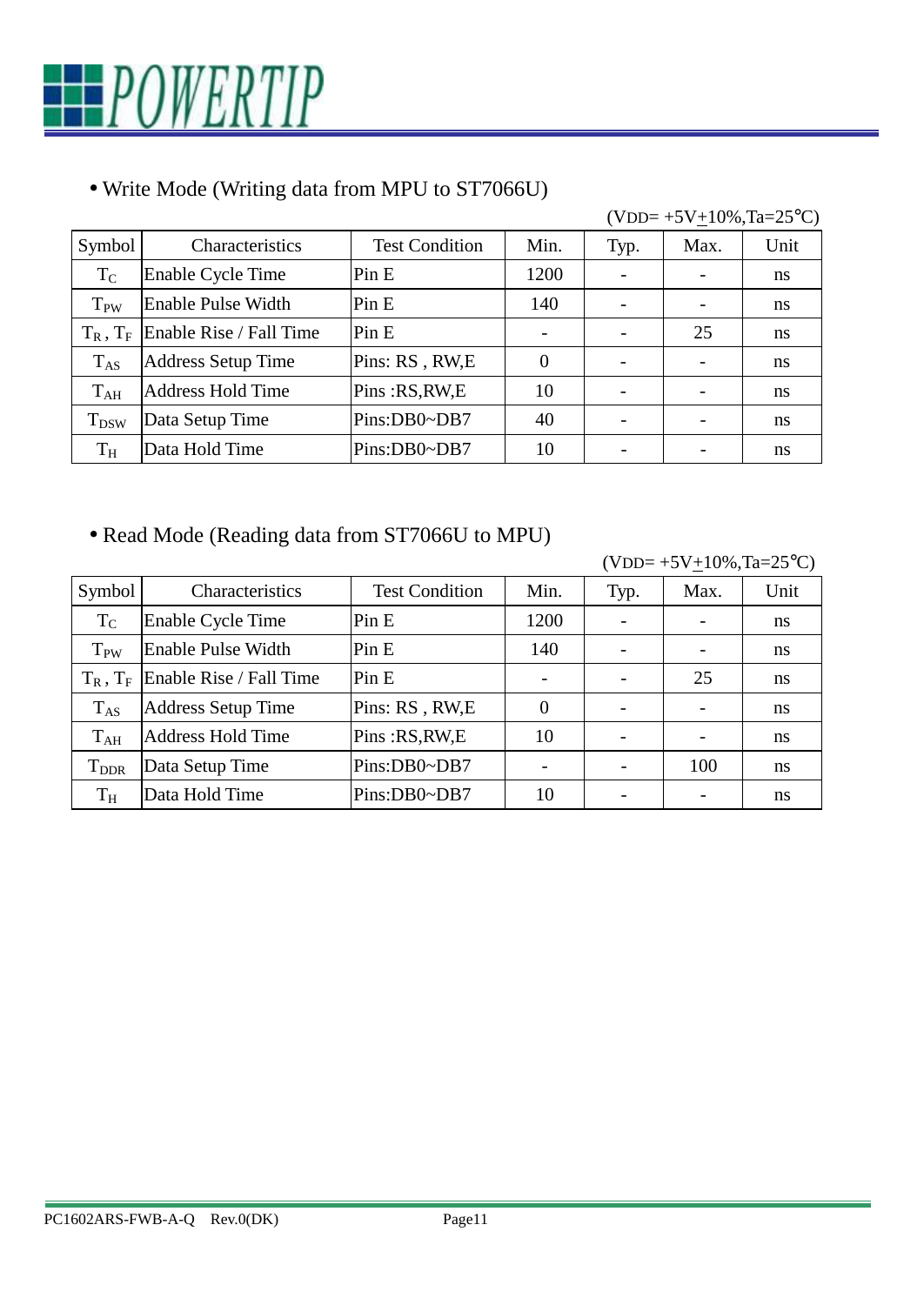

### **2.4 Display Command**

|                     |                |                |                |                | <b>Instruction Code</b> |                        |                          |                |                |                  | Description                              |           |  |
|---------------------|----------------|----------------|----------------|----------------|-------------------------|------------------------|--------------------------|----------------|----------------|------------------|------------------------------------------|-----------|--|
| <b>Instructions</b> |                |                | DB             | DB             | DB                      | DB                     | DB                       | DB             | DB             | DB               | Description                              | Time      |  |
|                     | <b>RS</b>      | R/W            | 7              | 6              | 5                       | $\overline{4}$         | 3                        | $\overline{2}$ | $\mathbf{1}$   | $\boldsymbol{0}$ |                                          | (270KHz)  |  |
|                     |                |                |                |                |                         |                        |                          |                |                |                  | Write "20H" to DDRAM. and set            |           |  |
| Clear               | $\overline{0}$ | $\overline{0}$ | $\overline{0}$ | $\overline{0}$ | $\overline{0}$          | $\overline{0}$         | $\overline{0}$           | $\overline{0}$ | $\overline{0}$ | $\mathbf{1}$     | DDRAM address to "00H" from              | 1.52ms    |  |
| Display             |                |                |                |                |                         |                        |                          |                |                |                  | AC.                                      |           |  |
|                     |                |                |                |                |                         |                        |                          |                |                |                  | Set DDRAM address to "00H"               |           |  |
| Return              |                |                |                |                |                         |                        |                          |                |                |                  | from AC and return cursor to it's        |           |  |
| Home                | $\theta$       | $\overline{0}$ | $\Omega$       | $\theta$       | $\overline{0}$          | $\overline{0}$         | $\Omega$                 | $\overline{0}$ | 1              | X                | original position if shifted.            | 1.52ms    |  |
|                     |                |                |                |                |                         |                        |                          |                |                |                  | The contents of DDRAM are not            |           |  |
|                     |                |                |                |                |                         |                        |                          |                |                |                  | changed.                                 |           |  |
|                     |                |                |                |                |                         |                        |                          |                |                |                  | direction and<br>Sets cursor move        |           |  |
| <b>Entry Mode</b>   | $\overline{0}$ | $\overline{0}$ | $\theta$       | $\overline{0}$ | $\overline{0}$          | $\overline{0}$         | $\theta$                 | $\mathbf{1}$   | $\rm{ID}$      | S                | specifies<br>display<br>shift.<br>These  | $37\mu s$ |  |
| Set                 |                |                |                |                |                         |                        |                          |                |                |                  | operations are performed during          |           |  |
|                     |                |                |                |                |                         |                        |                          |                |                |                  | data write and read.                     |           |  |
| Display             |                |                |                |                |                         |                        |                          |                |                |                  | $D=1$ : entire display on                |           |  |
| ON/OFF              | $\Omega$       | $\overline{0}$ | $\theta$       | $\Omega$       | $\overline{0}$          | $\theta$               | 1                        | D              | $\overline{C}$ | B                | $C=1$ : cursor on                        | $37\mu s$ |  |
|                     |                |                |                |                |                         |                        |                          |                |                |                  | $B=1$ : cursor position on               |           |  |
| Cursor or           |                |                |                |                |                         |                        |                          |                |                |                  | Set cursor moving and display            |           |  |
| Display             | $\overline{0}$ | $\overline{0}$ | $\overline{0}$ | $\theta$       | $\overline{0}$          | 1                      | S/C                      | R/L            | $\times$       | $\times$         | shift control bit, and the direction,    | $37\mu s$ |  |
| Shift               |                |                |                |                |                         |                        |                          |                |                |                  | without changing of DDRAM data.          |           |  |
| Function            |                |                |                |                |                         |                        |                          |                |                |                  | DL: interface data is 8/4 bits           |           |  |
| Set                 | $\overline{0}$ | $\overline{0}$ | $\overline{0}$ | $\theta$       | $\mathbf{1}$            | DL                     | N                        | $\overline{F}$ | X              | X                | NL: number of line is $2/1$              | $37\mu s$ |  |
|                     |                |                |                |                |                         |                        |                          |                |                |                  | F: font size is $5 \times 11/5 \times 8$ |           |  |
| <b>Set CGRAM</b>    | $\overline{0}$ | $\overline{0}$ | $\theta$       | 1              | AC                      | $\mathbf{A}\mathbf{C}$ | AC                       | AC             | AC             |                  | AC Set CGRAM address in address          | $37\mu s$ |  |
| <b>Address</b>      |                |                |                |                | 5                       | $\overline{4}$         | 3                        | $\mathbf{2}$   | $\mathbf{1}$   | $\boldsymbol{0}$ | counter.                                 |           |  |
| Set DDRAM           | $\overline{0}$ | $\overline{0}$ | 1              | AC             | AC                      | AC                     | AC                       | AC             | AC             |                  | AC Set DDRAM address in address          | $37\mu s$ |  |
| <b>Address</b>      |                |                |                | 6              | 5                       | $\overline{4}$         | 3                        | $\overline{2}$ | $\mathbf{1}$   | $\theta$         | counter.                                 |           |  |
| <b>Read Busy</b>    |                |                |                |                |                         |                        |                          |                |                |                  | Whether during internal operation        |           |  |
| Flag and            | $\mathbf{0}$   | $\mathbf{1}$   | <b>BF</b>      | AC             | AC                      | AC                     | AC                       | AC             | AC             |                  | $AC$ or not can be known by reading      | $0\mu s$  |  |
| Address             |                |                |                | 6              | 5                       | $\overline{4}$         | 3<br>$\overline{2}$<br>1 |                |                | $\overline{0}$   | BF. The contents of address              |           |  |
|                     |                |                |                |                |                         |                        |                          |                |                |                  | counter can also be read.                |           |  |
| Write Data          | 1              | $\theta$       | D7             | D <sub>6</sub> | D <sub>5</sub>          | D4                     | D3                       | D2             | D <sub>1</sub> | D <sub>0</sub>   | Write data into internal RAM             | $37\mu s$ |  |
| to RAM              |                |                |                |                |                         |                        |                          |                |                |                  | (DDRAM/CGRAM).                           |           |  |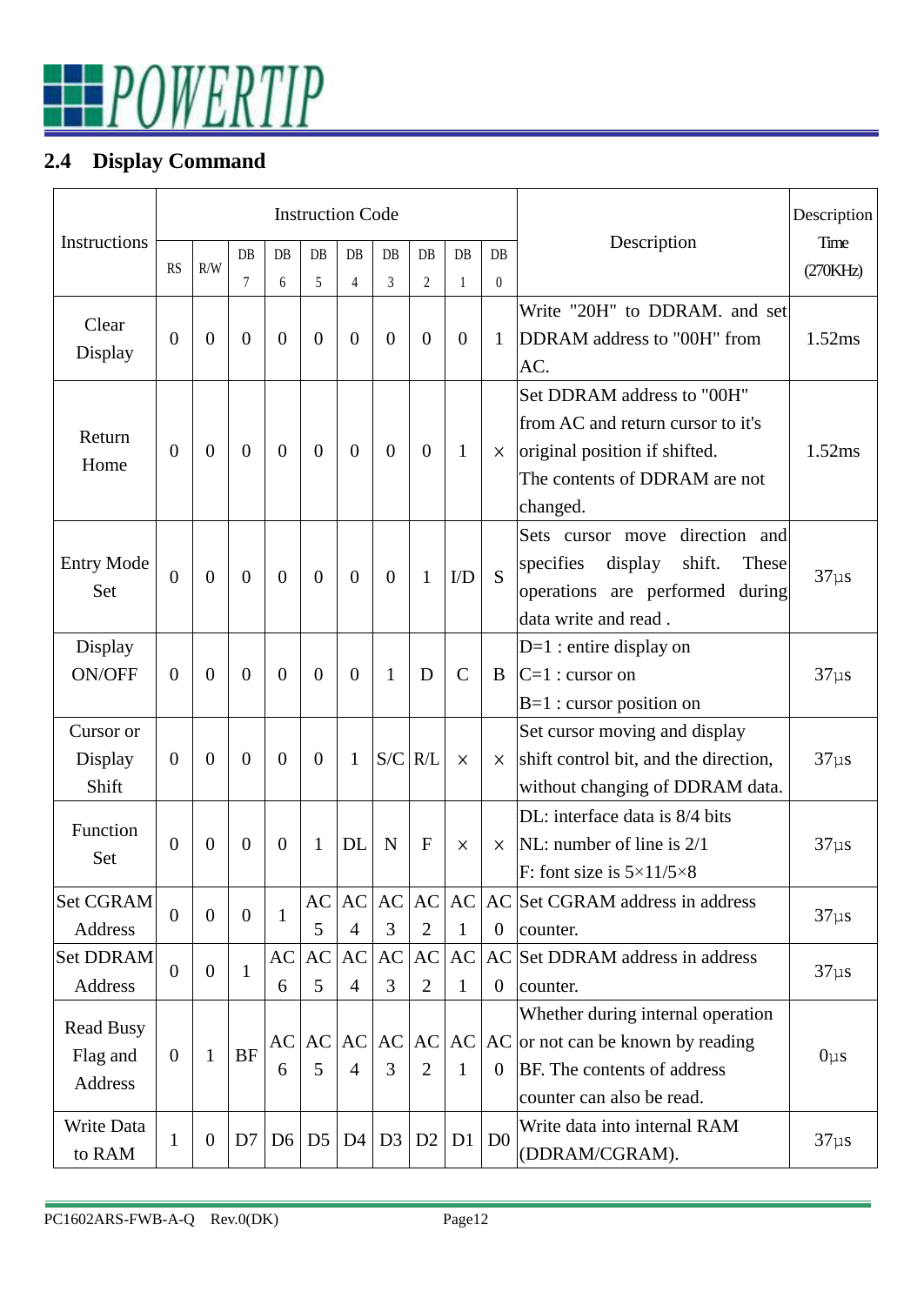

| Read Data |  | D6 | D5 | D4 | D3 |  | D2<br>D1 | D <sub>0</sub> | Read data from internal RAM | $\sqrt{2}$<br>$\sim$ $\sim$ |
|-----------|--|----|----|----|----|--|----------|----------------|-----------------------------|-----------------------------|
| from RAM  |  |    |    |    |    |  |          |                | (DDRAM/CGRAM).              | $J1 \mu2$                   |
|           |  |    |    |    |    |  |          |                |                             |                             |

#### Note:

Be sure the ST7066U is not in the busy state (BF=0) before sending an instruction from the MPU to the ST7066. If an instruction is sent without checking the busy flag, the time between the first instruction and next instruction will take much longer than the instruction time itself. Refer to Instruction Table for the list of each instruction execution time.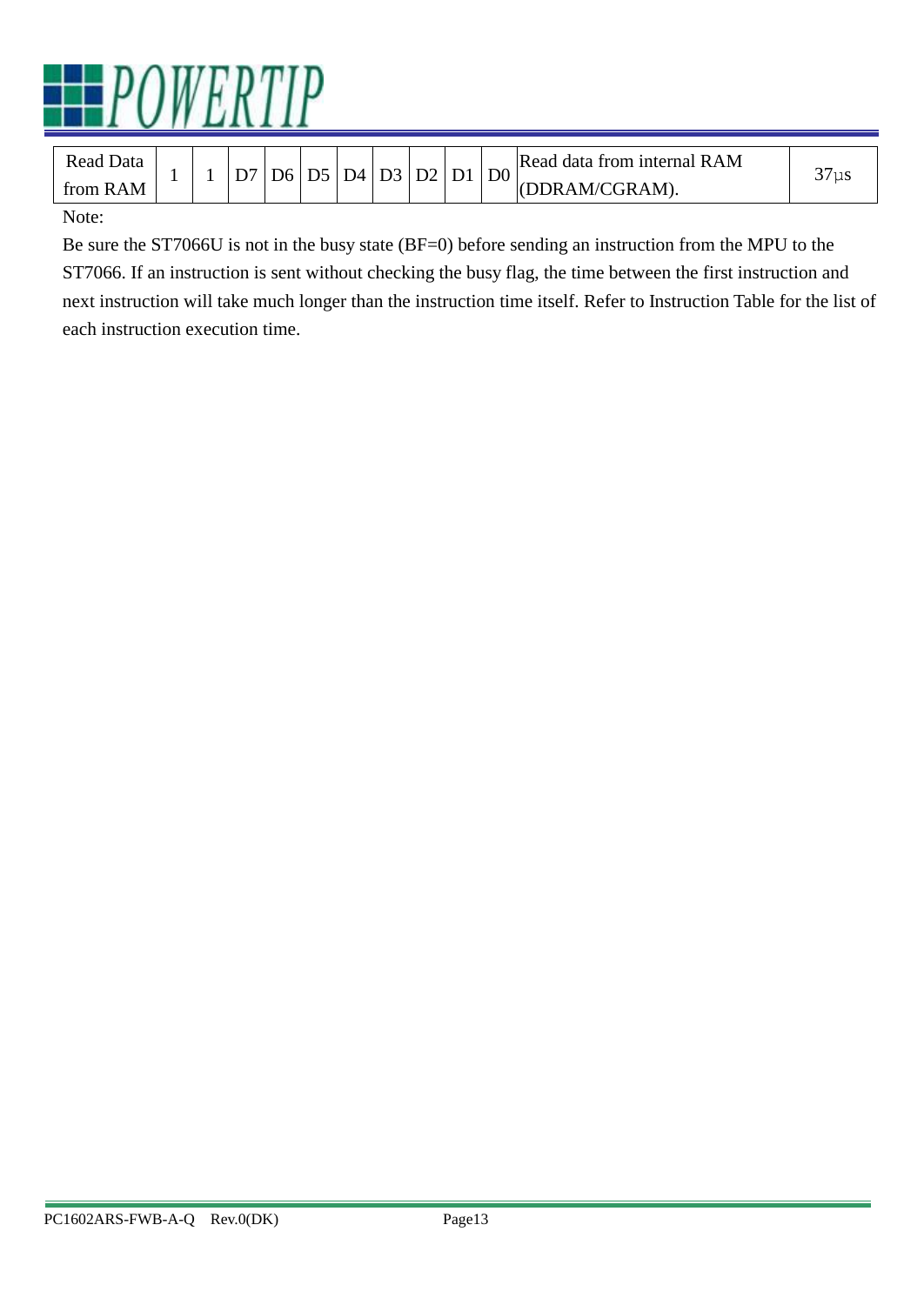# POWERTIP

#### **2.5 Character Pattern**

| Table 4(Cont.) (ROM Code: 0B) |
|-------------------------------|
|                               |

| NO.7                 | 066-0B           |                              |                     |                  |           |                             |            |                                     |             |                        |                    |                       |          |                   |                           |             |
|----------------------|------------------|------------------------------|---------------------|------------------|-----------|-----------------------------|------------|-------------------------------------|-------------|------------------------|--------------------|-----------------------|----------|-------------------|---------------------------|-------------|
| $b7 - b4$<br>$b3-b0$ | 0000             | 0001                         | 0010                | 0011             | 0100      | 0101                        | 0110       | 0111                                | 1000        | 1001                   | 1010               | 1011                  | 1100     | 1101              | 1110                      | 1111        |
| 0000                 | CG<br>RAM<br>(1) | E.                           |                     | ∰                | B         | 賱<br>łН                     |            | m.<br>Mi                            | W           | Ŕ.                     | á                  |                       |          |                   | Ď                         | T.          |
| 0001                 | (2)              | an an a<br>a wanda<br>in sin |                     | W                | Ā         | H                           | ä          | H<br>$+ + +$                        | Ö<br>TTT    | X                      | $\downarrow$<br>ü. |                       | ₿        | 4                 | y                         | Ų           |
| 0010                 | (3)              | 脚                            | 耕                   | H<br><b>TTTT</b> | <br>₩     | 戵                           | Ь          | W<br>TT11                           | M<br>Шt     | Æ                      | Щ<br>ĦИ            | ×,                    | εó       | Š                 | õ                         | X           |
| 0011                 | (4)              | Ш.<br>التار                  | 攤                   | B                | 88 B<br>  | 5                           | Ċ          | s<br>111.                           | Š           | Ä                      |                    | х                     | ļ        | 41                | n#<br><b>STATE</b>        | ψ           |
| 0100                 | (5)              | <b>HEELS</b>                 | Ï                   | E.               | J         | <b>BOED!</b>                | H.<br>EU.  | H                                   | ä           | Ä                      | ¢                  |                       | ۰        | 88 E E            | w<br>澿<br>icht.<br>譠      | C)          |
| 0101                 | (6)              | <b>Hilling</b>               | Ħ<br><del>UHH</del> | H<br><b>HH</b>   | E         | U                           | 獵          | W                                   | à           | H                      | 澳<br>39            | Ψ,<br>U.              | ÿ<br>œ   | ان                | ħ                         | Ŧ           |
| 0110                 | (7)              |                              | Å                   | E                | ш         | l                           | Ŧ          | $\hat{\mathbb{Q}}$                  | ä,          | HH.<br>H               | ¥                  | ĩ.                    | J.       | 8 S S<br>м<br>Чij | Ð                         | įk-         |
| 0111                 | (8)              | d H<br><b>CELL</b>           | HHHH                | H                | G         | Ш                           | Ä          | ü                                   | W           | Я<br>閧                 | ш<br>B.            | 眏                     | M,       | 轴<br>i.           | \$                        | -48         |
| 1000                 | (1)              |                              | H                   | I                | 開         | 関                           | ij         | H.                                  | M           | 魙                      | 躣                  | - 1<br><b>.</b><br>î. | ¢,       | 蠟<br>in d         | К                         | ₽           |
| 1001                 | (2)              | Ŧ                            | X                   | D                |           | W                           | ï          | 賱<br><b>Service</b><br>$^{\rm{HH}}$ | e)          | Ö                      | Ĭ                  | q,<br>.               | ----     | I                 | Å,                        | 4           |
| 1010                 | (3)              | 쬁                            | P.                  | m                | J         | E.                          | H<br>THE   | X                                   | ė.          | U                      | Œ.<br>pm           | ×<br>п<br>$\Phi$<br>  |          | I                 | μ                         | ija<br>11   |
| 1011                 | (4)              | Œ                            | H                   |                  | é         |                             | H          | Æ                                   | ï           | Ñ.                     | M                  | ¢,                    | inininin | Ц.                | Ų                         | 4           |
| 1100                 | (5)              | <b>HANN</b><br>-----         | 雜<br>ŦF             |                  | 凲<br>雦    | 鼺                           | कम<br>讕    | HH H<br>H<br>$+ + +$                | H.<br>Ħ     | <b>DARCH</b><br>函<br>Ш | <b>PARK</b><br>脚   | Ķ.                    | pont     | щ<br>Φ            | w<br>È,<br>$\blacksquare$ | 33,000<br>Ш |
| 1101                 | (6)              | W                            |                     | W<br>羅           | Ħ<br>TTT. | --<br>U<br><del>977 F</del> | Ħ<br>EHH I | ш<br>H<br>罪罪                        | Ñ.<br>$+++$ | 2<br>utt               | S.                 | ₩                     | ж        | II.               | π                         | <b>HIM</b>  |
| 1110                 | $\sigma$         | Ë.                           | Ħ                   | E                | H<br>賱    | 脚<br>EHH                    | Ħ<br>an a  | 瞴                                   | Ä<br>HH F   | Ø                      | Ø                  | Ţ                     | Ø        | Ω                 | p                         | 圜           |
| 1111                 | (8)              | 跟                            |                     | kin,<br>H        | 888<br>E. | بنبيب                       | W          | B.<br>Hill                          | Ã<br>用用     | E                      | Ö.                 | ,,,,,                 | Ŵ        | Ö.                | Ű                         | 圖           |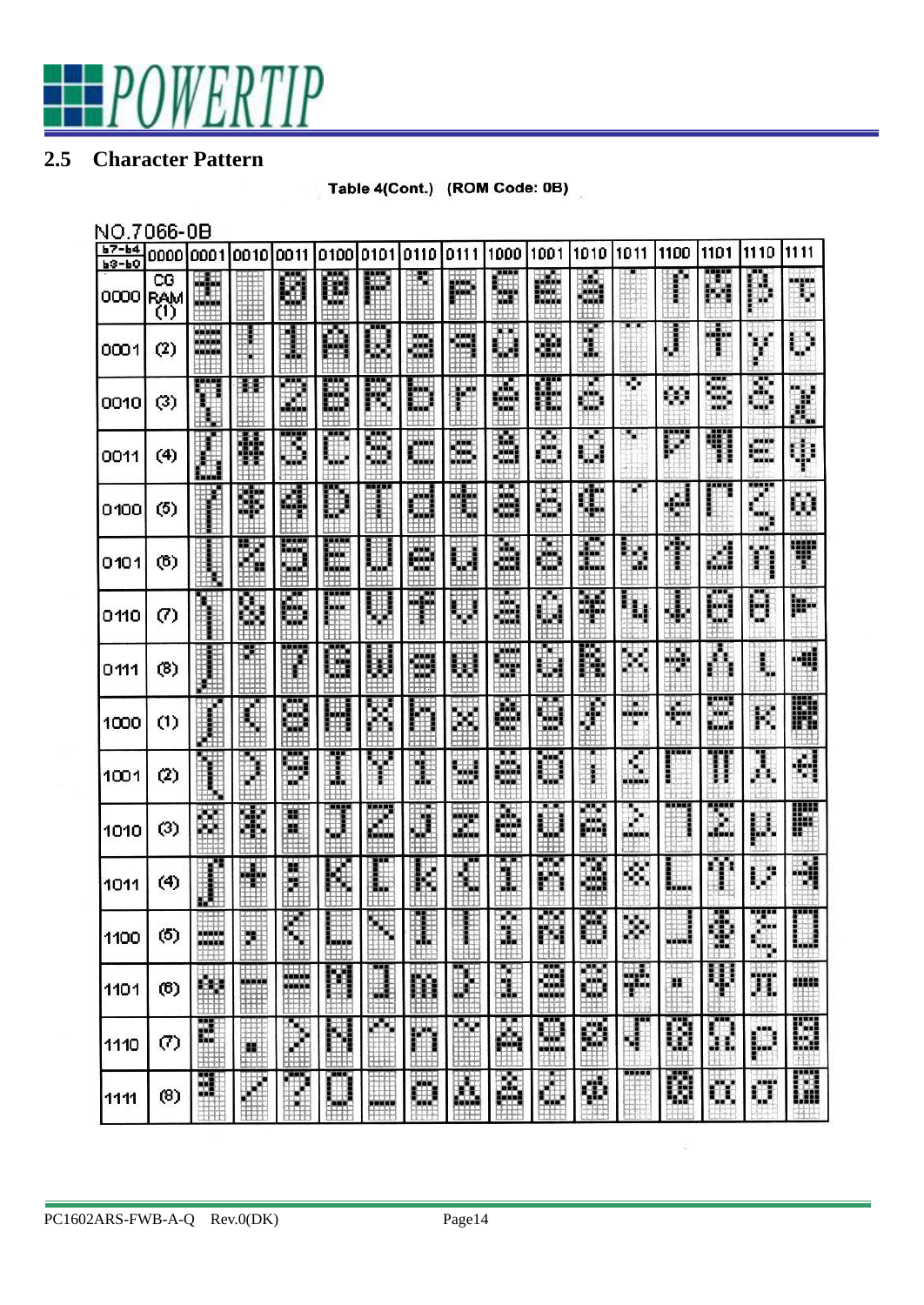

## **3. QUALITY ASSURANCE SYSTEM**

#### **3.1 Quality Assurance Flow Chart**

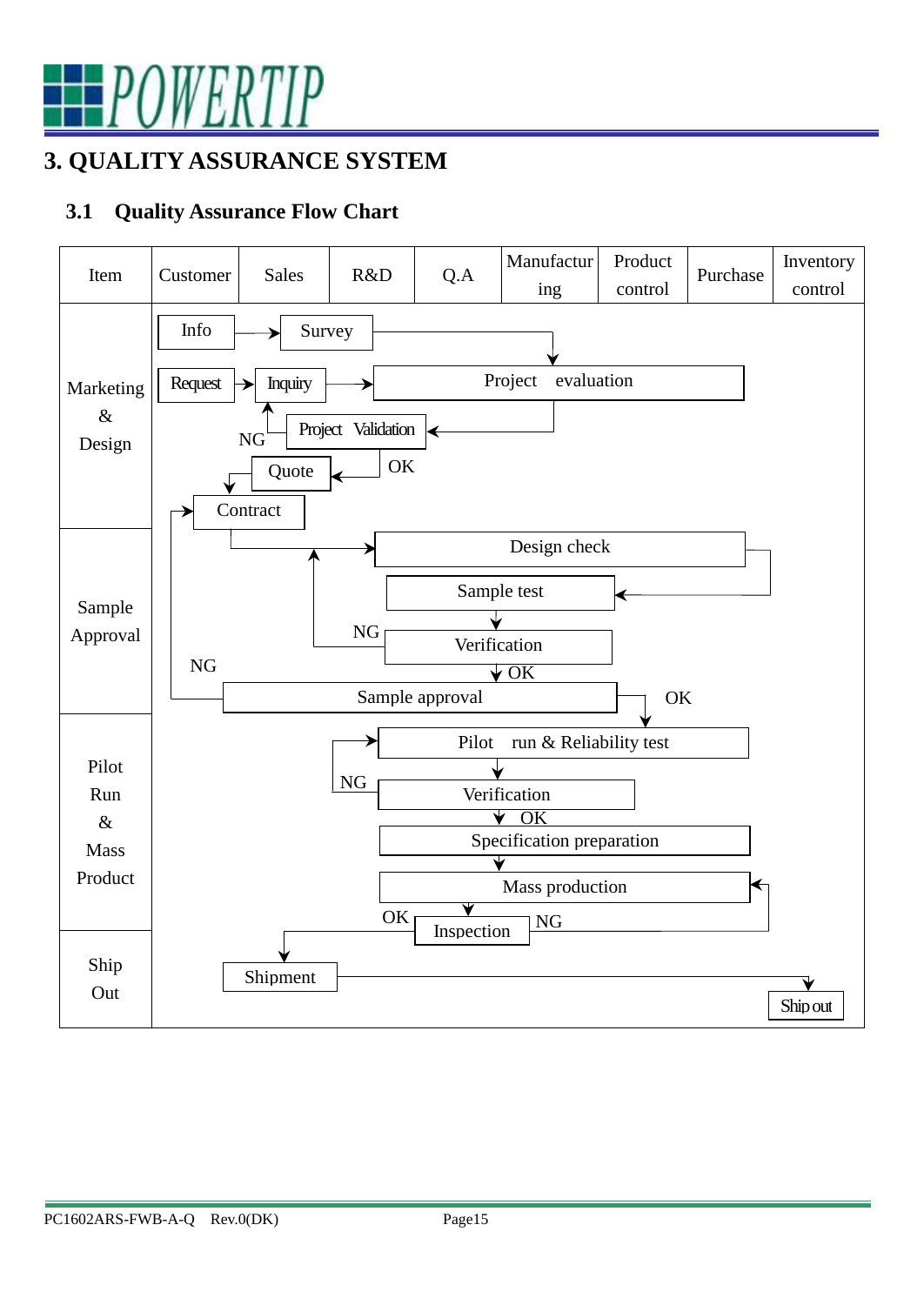

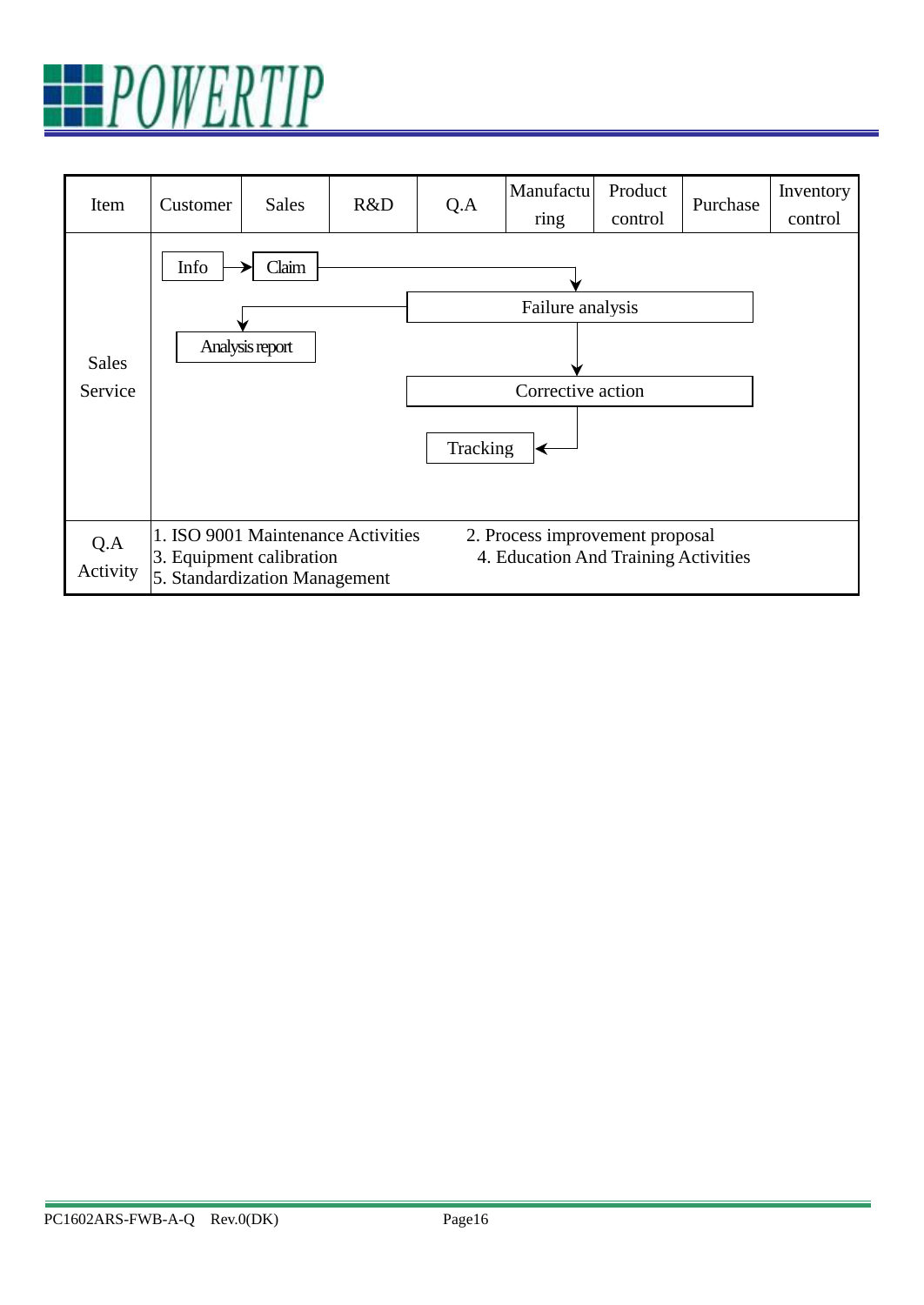

#### **3.2 Inspection Specification**

Inspection Standard:MIL-STD-105E Table Normal Inspection Single Sampling Level Ⅱ。 Equipment:Gauge、MIL-STD、Powertip Tester、Sample。

IQC Defect Level: Major Defect AQL 0.4; Minor Defect AQL 1.5。

FQC Defect Level: 100% Inspection。

OUT Going Defect Level: Sampling 。

Specification:

| NO             | Item               | Specification                                                                                       | Judge | Level |
|----------------|--------------------|-----------------------------------------------------------------------------------------------------|-------|-------|
| 1              | Part Number        | The part number is inconsistent with work order of<br>production                                    | N.G.  | Major |
| $\overline{2}$ | Quantity           | The quantity is inconsistent with work order of<br>production                                       | N.G.  | Major |
|                | Electronic         | The display lacks of some patterns.                                                                 | N.G.  | Major |
|                | characteristics of | Missing line.                                                                                       | N.G.  | Major |
| 3              | <b>LCM</b>         | The size of missing dot, A is $>1/2$ Dot size                                                       | N.G.  | Major |
|                | $A=(L+W)\div 2$    | There is no function.                                                                               | N.G.  | Major |
|                |                    | Output data is error                                                                                | N.G.  | Major |
|                |                    | Material is different with work order of production                                                 | N.G.  | Major |
|                |                    | LCD is assembled in inverse direction                                                               | N.G.  | Major |
|                |                    | Bezel is assembled in inverse direction                                                             | N.G.  | Major |
|                |                    | Shadow is within LCD viewing area $+0.5$ mm                                                         | N.G.  | Major |
|                | Appearance of      | The diameter of dirty particle, A is $> 0.4$ mm                                                     | N.G.  | Minor |
|                | $A=(L+W)\div 2$    | <b>LCD</b><br>Dirty particle length is $>3.0$ mm, and $0.01$ mm $<$ width<br>$\leq$ 0.05mm          |       | Minor |
| $\overline{4}$ | Dirty particle     | Display is without protective film                                                                  | N.G.  | Minor |
|                |                    | Conductive rubber is over bezel 1mm                                                                 | N.G.  | Minor |
|                | (Including         | Polarizer exceeds over viewing area of LCD                                                          | N.G.  | Minor |
|                | scratch · bubble)  | Area of bubble in polarizer, $A > 1.0$ mm, the number of<br>bubble is $>1$ piece.                   | N.G.  | Minor |
|                |                    | 0.4mm $\leq$ Area of bubble in polarizer, A $\leq$ 1.0mm, the<br>number of bubble is $>4$ pieces.   | N.G.  | Minor |
|                |                    | Burned area or wrong part number is on PCB                                                          | N.G.  | Major |
|                |                    | The symbol, character, and mark of PCB are<br>unidentifiable.                                       | N.G   | Minor |
|                |                    | The stripped solder mask, $A$ is $>1.0$ mm                                                          | N.G.  | Minor |
|                |                    | 0.3mm $\le$ stripped solder mask or visible circuit, A $\le$                                        |       |       |
|                | Appearance of      | 1.0mm, and the number is $\geq 4$ pieces                                                            | N.G.  | Minor |
| 5              | <b>PCB</b>         | There is particle between the circuits in solder mask                                               | N.G   | Minor |
|                | $A=(L+W)\div 2$    | The circuit is peeled off or cracked                                                                | N.G   | Minor |
|                |                    | There is any circuits risen or exposed.                                                             | N.G   | Minor |
|                |                    | 0.2mm $\leq$ Area of solder ball, A is $\leq$ 0.4mm<br>The number of solder ball is $\geq$ 3 pieces | N.G   | Minor |
|                |                    | The magnitude of solder ball, A is $> 0.4$ mm.                                                      | N.G   | Minor |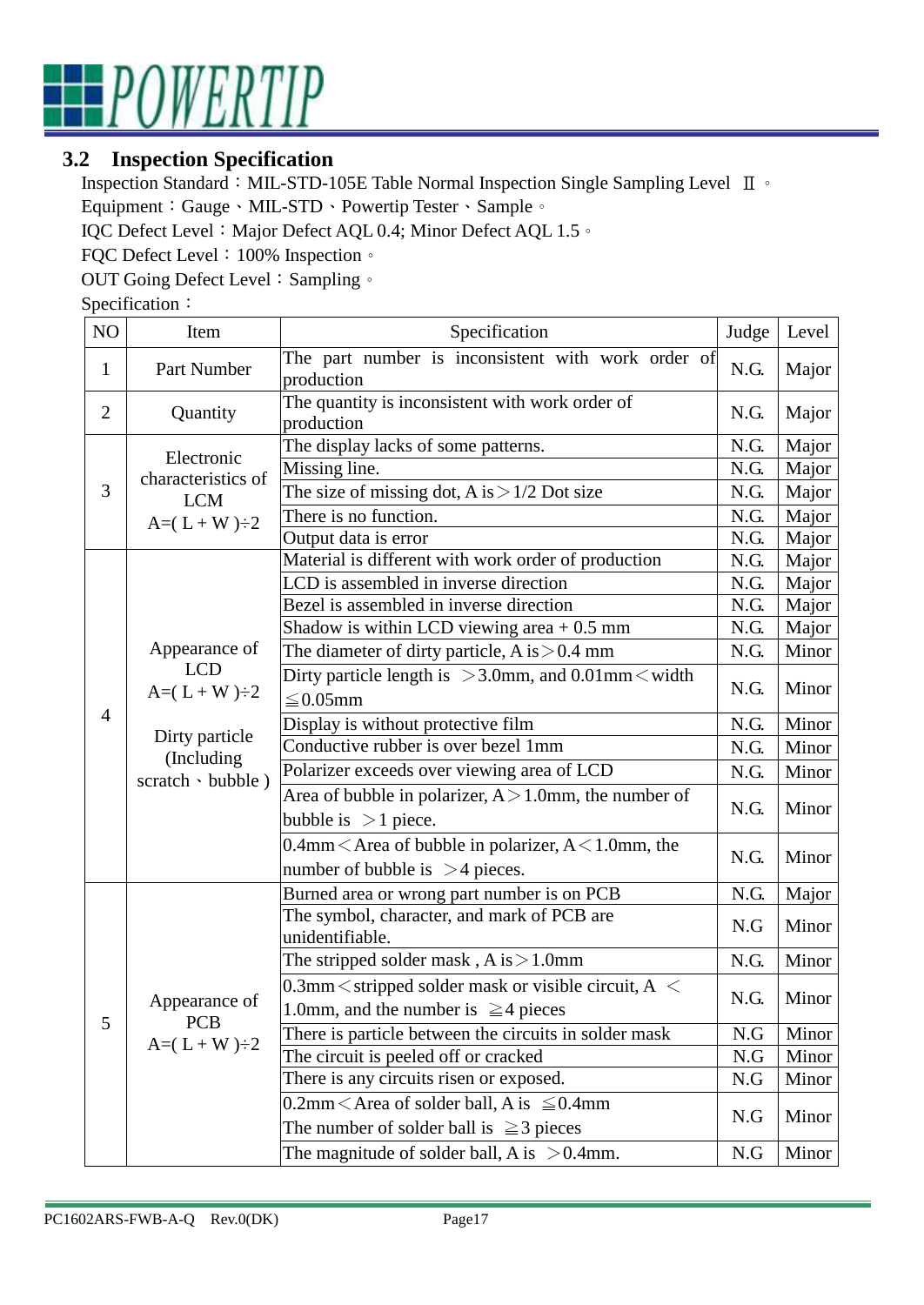# POWERTIP

| NO | Item                              | Specification                                                                                                 | Judge | Level |
|----|-----------------------------------|---------------------------------------------------------------------------------------------------------------|-------|-------|
|    |                                   | The shape of modeling is deformed by touching.                                                                | N.G.  | Major |
|    | Appearance of                     | Insufficient epoxy: Circuit or pad of IC is visible                                                           | N.G.  | Minor |
| 6  | molding<br>$A=(L+W)\div 2$        | Excessive epoxy: Diameter of modeling is $>20$ mm<br>or height is $>2.5$ mm                                   | N.G.  | Minor |
|    |                                   | The diameter of pinhole in modeling, A is $> 0.2$ mm.                                                         | N.G.  | Minor |
|    |                                   | The folding angle of frame must be $>45^{\circ}$ +10 <sup>°</sup>                                             | N.G.  | Minor |
|    |                                   | The area of stripped electroplate in top-view of<br>Appearance of frame $ $ frame, A is $>1.0$ mm.            | N.G.  | Minor |
| 7  | $A=(L+W)\div 2$                   | Rust or crack is (Top view only)                                                                              | N.G.  | Minor |
|    |                                   | The scratched width of frame is $> 0.06$ mm.<br>(Top view only)                                               | N.G.  | Minor |
|    |                                   | The color of backlight is nonconforming                                                                       | N.G.  | Major |
|    | Electrical                        | Backlight can't work normally.                                                                                | N.G.  | Major |
|    | characteristic of                 | The LED lamp can't work normally                                                                              | N.G.  | Major |
| 8  | backlight<br>$A=(L+W)\div 2$      | The unsoldering area of pin for backlight,<br>A is $>1/2$ solder joint area.                                  | N.G.  | Minor |
|    |                                   | The height of solder pin for backlight is $>2.0$ mm                                                           | N.G.  | Minor |
|    |                                   | The mark or polarity of component is unidentifiable.                                                          | N.G.  | Minor |
|    |                                   | The height between bottom of component and<br>surface of the PCB is floating $> 0.7$ mm                       | N.G.  | Minor |
| 10 | Assembly parts<br>$A=(L+W)\div 2$ | D > 1/4W<br>W<br>D<br>Pad                                                                                     | N.G.  | Minor |
|    |                                   | End solder joint width, D' is $>50\%$ width of<br>component termination or width of pad                       | N.G.  | Minor |
|    |                                   | Side overhang, D is $>25\%$ width of component<br>termination.                                                | N.G.  | Minor |
|    |                                   | Component is cracked, deformed, and burned, etc.                                                              | N.G.  | Minor |
|    |                                   | The polarity of component is placed in inverse<br>direction.                                                  | N.G.  | Minor |
|    |                                   | Maximum fillet height of solder extends onto the<br>component body or minimum fillet height<br>is $< 0.5$ mm. | N.G.  | Minor |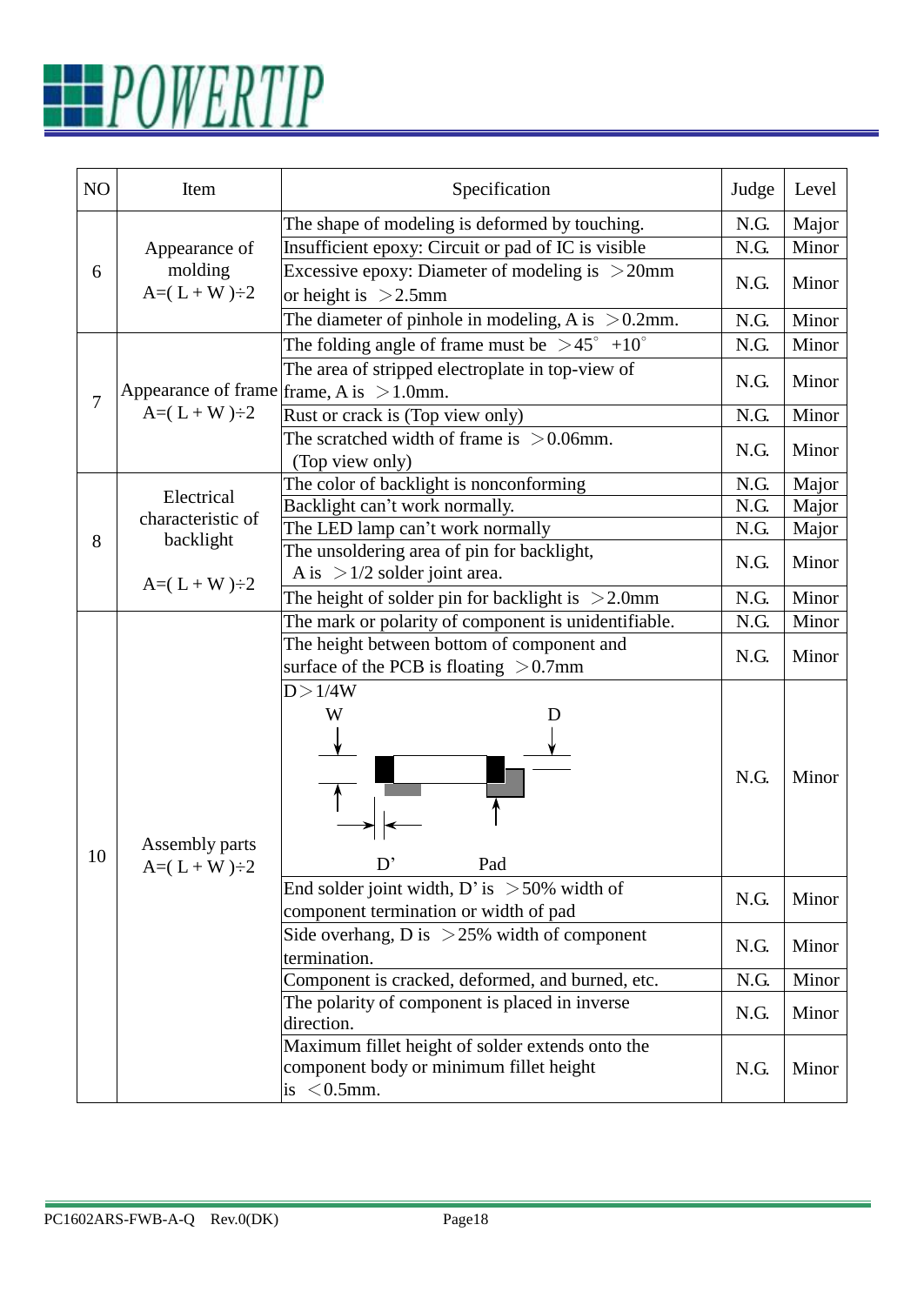

### **4. RELIABILITY TEST**

#### **4.1 Reliability Test Condition**

| N <sub>O</sub> | Item                       | <b>Test Condition</b>                                                                                           |                                   |  |  |  |  |  |
|----------------|----------------------------|-----------------------------------------------------------------------------------------------------------------|-----------------------------------|--|--|--|--|--|
| $\mathbf{1}$   | <b>High Temperature</b>    | Storage at 80 $\pm 2^{\circ}$ C 96~100 hrs<br>Surrounding temperature, then storage at normal condition         |                                   |  |  |  |  |  |
|                | Storage                    | 4hrs                                                                                                            |                                   |  |  |  |  |  |
|                |                            | Storage at -30 $\pm 2^{\circ}$ 96~100 hrs                                                                       |                                   |  |  |  |  |  |
| $\overline{2}$ | Low Temperature<br>Storage | Surrounding temperature, then storage at normal condition                                                       |                                   |  |  |  |  |  |
|                |                            | 4hrs                                                                                                            |                                   |  |  |  |  |  |
|                |                            | 1. Storage $96~100$ hrs $60\pm2\degree$ C, $90~95\%$ RH surrounding                                             |                                   |  |  |  |  |  |
|                |                            | temperature, then storage at normal condition 4hrs.                                                             |                                   |  |  |  |  |  |
| 3              | <b>High Temperature</b>    | (Excluding the polarizer).                                                                                      |                                   |  |  |  |  |  |
|                | /Humidity Storage          | <b>or</b>                                                                                                       |                                   |  |  |  |  |  |
|                |                            | 2. Storage $96~100$ hrs $40\pm2\degree$ C, $90~95\%$ RH surrounding                                             |                                   |  |  |  |  |  |
|                |                            | temperature, then storage at normal condition 4 hrs.                                                            |                                   |  |  |  |  |  |
|                |                            | $-20^{\circ}$ C $\rightarrow$ 25 <sup>°</sup> C $\rightarrow$ 70 <sup>°</sup> C $\rightarrow$ 25 <sup>°</sup> C |                                   |  |  |  |  |  |
| 4              | Temperature Cycling        | $(30 \text{mins})$ $(5 \text{mins})$ $(30 \text{mins})$ $(5 \text{mins})$                                       |                                   |  |  |  |  |  |
|                |                            | 10 Cycle                                                                                                        |                                   |  |  |  |  |  |
|                |                            |                                                                                                                 |                                   |  |  |  |  |  |
| 5              | Vibration                  | $10 \sim 55$ Hz (1 minute) 1.5mm<br>$X, Y$ and Z direction $*$ (each 2hrs)                                      |                                   |  |  |  |  |  |
|                |                            |                                                                                                                 |                                   |  |  |  |  |  |
|                |                            | Air Discharge:                                                                                                  | <b>Contact Discharge:</b>         |  |  |  |  |  |
|                |                            | Apply 6 KV with 5 times                                                                                         | Apply 250V with 5 times           |  |  |  |  |  |
|                |                            | discharge for each polarity $+/-$                                                                               | discharge for each polarity $+/-$ |  |  |  |  |  |
| 6              | <b>ESD</b> Test            |                                                                                                                 | Testing location:                 |  |  |  |  |  |
|                |                            | Testing location:                                                                                               | 1. Apply to bezel.                |  |  |  |  |  |
|                |                            | Around the face of LCD                                                                                          | 2. Apply to Vdd, Vss.             |  |  |  |  |  |
|                |                            | Packing Weight (Kg)                                                                                             | Drop Height (cm)                  |  |  |  |  |  |
|                |                            | $0 \sim 45.4$                                                                                                   | 122                               |  |  |  |  |  |
| 7              | Drop Test                  | $45.4 \sim 90.8$                                                                                                | 76                                |  |  |  |  |  |
|                |                            | $90.8 \sim 454$                                                                                                 | 61                                |  |  |  |  |  |
|                |                            | Over 454                                                                                                        | 46                                |  |  |  |  |  |